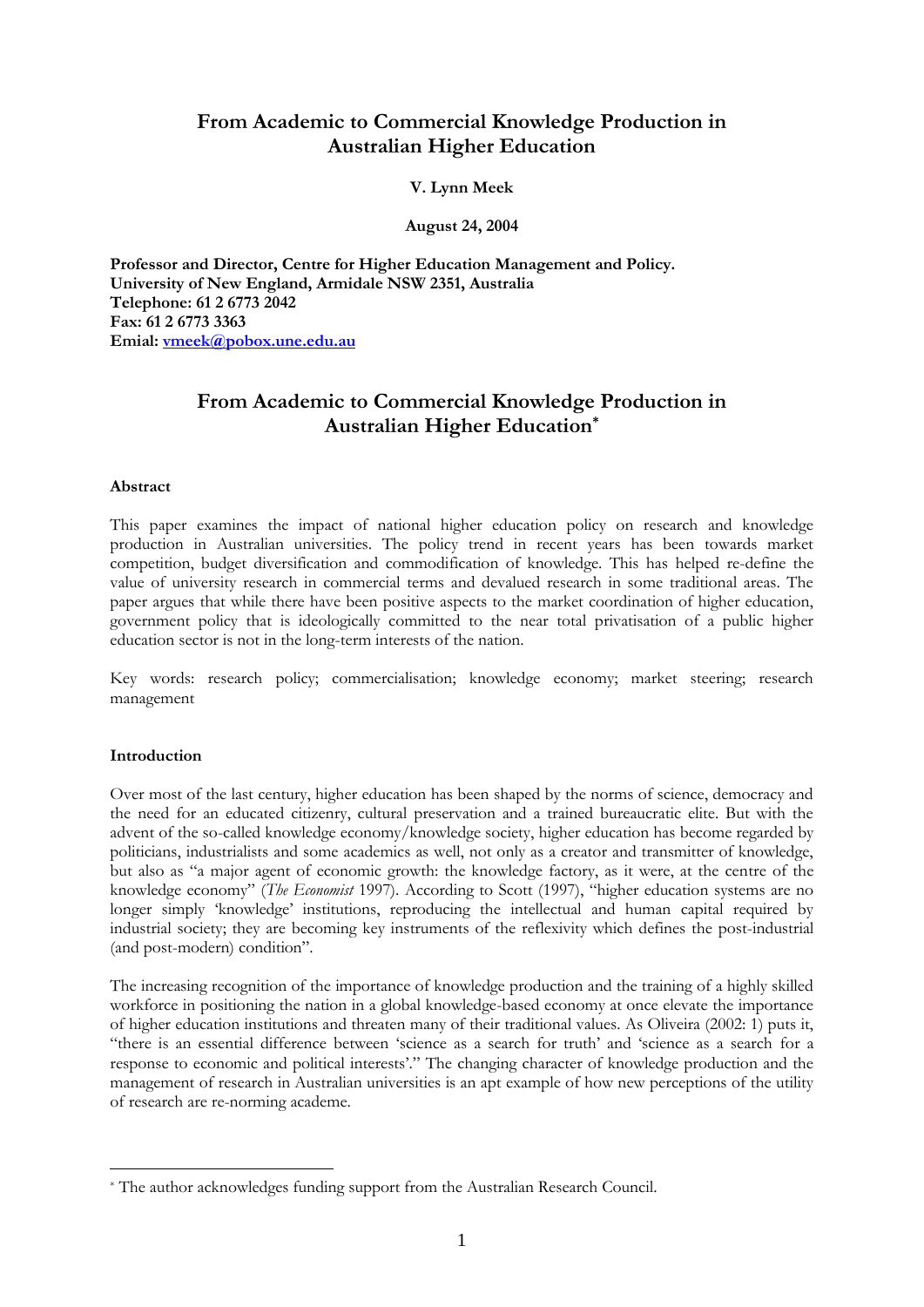This paper commences with a brief sketch of the background to the Australian higher education system and the role of research and development (R&D) within it. This is followed by a summary of key policy reviews and their recommendations that have helped shape the structure and character of higher education research over the past ten years or so. The paper concludes with a discussion and analysis of the outcomes of various policy implementations and the issues they raise.

### **Background to Australian higher education**

Whereas in terms of landmass Australia is the  $6<sup>th</sup>$  largest country in the world – approximately the same size as continental United States – it has a population only slightly larger than the Netherlands. Most of the nation's population of some 20 million people (0.3% of world population) is highly urbanised. "The country's economy is 1.9% of the Gross Domestic Product of the OECD, and accounts for about 1% of world trade" (DEST 2003: 3). Historically, the nation's wealth was based on primary products – mineral and agricultural. But in recent decades there has been a deliberate attempt by government and industry to switch the basis of the Australian economy from primary products to knowledge – to create what one Prime Minister termed in the 1980s as the Clever Country. While in the early 1970s, about 21% of Australia's GDP was based on manufacturing and 5.4% on Agriculture, presently those figures are 12% and 3.6% respectively. As the Chief Economist of one of the country's largest banks put it: "Australia's economic growth will increasingly be linked to the mortarboard not the sheep's back …" (*Sydney Morning Herald* 2004).

Up to the end of the 1980s, nearly all funds for Australian higher education came from the federal government. But towards the end of that decade, the then Labor government recognised the it could not by itself fund the substantial expansion of higher education that was required. While in the early 1980s, non-government sources of funding for higher education were negligible across the sector, presently, a number of universities (mostly the older, well established ones) receive over half (some nearly threequarters) of their operating revenue from non-government sources. The proportion of total university revenue contributed by the Commonwealth fell from 57.2% in 1995 to 43.8% in 2001 (Phillips et al 2003: 33). On average, about a third of university revenue is from earned income. A Labor government towards the end of the 1980s put in train the trend towards greater funding diversification of Australian higher education. The current Liberal Coalition government which first came to power in 1995 has accelerated that trend by reducing in real terms the Commonwealth's direct financial commitment to higher education and substantially increasing the financial burden borne by students (table 1).

|          | 1995    | 1996 | 1997 | 1998                            | 1999 | 2000 | 2001 | $\frac{0}{0}$ |
|----------|---------|------|------|---------------------------------|------|------|------|---------------|
|          |         |      |      |                                 |      |      |      | change        |
| C'Wealth | 5.0     | 5.1  | 4.9  | $\overline{\phantom{0}}$<br>4.7 | 4.6  | 4.5  | 4.5  | $-9.9$        |
| HECS*    | 1.0     | 1.0  | 1.3  | 1.6                             | 1.8  | 1.8  | 1.8  | 70.5          |
| Fees     | $1.0\,$ | 1.2  | 1.4  | 1.5                             | 1.7  | 1.8  | 2.0  | 99.3          |
| State    | 0.1     | 0.1  | 0.1  | 0.1                             | 0.1  | 0.2  | 0.2  | 49.0          |
| Other    | 1.5     | 1.5  | 1.4  | 1.4                             | 1.4  | 1.7  | 1.8  | 14.1          |
| Total    | 8.7     | 9.0  | 9.2  | 9.4                             | 9.6  | 9.9  | 10.2 | 17.6          |

Table 1. University revenue by source 1995–2001 (\$B) (adjusted by CPI to 2000 terms)

Source: Phillips et al 2003: 32

\*Higher Education Contribution Scheme (paid by domestic students)

Since the late 1980s, there has been considerable growth in Australian higher education, from approximately 485,000 students in 1990 to double that in 2004. However, in recent years, most of the student growth has been fuelled by full-fee paying overseas students. In the period 1995 to 2001, the number of commencing domestic students increased by 8.6%, while the number of commencing overseas students rose by 146% (Phillips et al 2003: 11). The slow growth in domestic student numbers does not indicate a slacking in demand but lack of available places to meet demand.

The funding predicament facing Australian higher education has increasingly attracted public attention. Student centred funding based on a voucher system was the main recommendation of the *Review of Higher Education Financing and Policy* which reported in April 1998. In 2000 and 2001, the government introduced a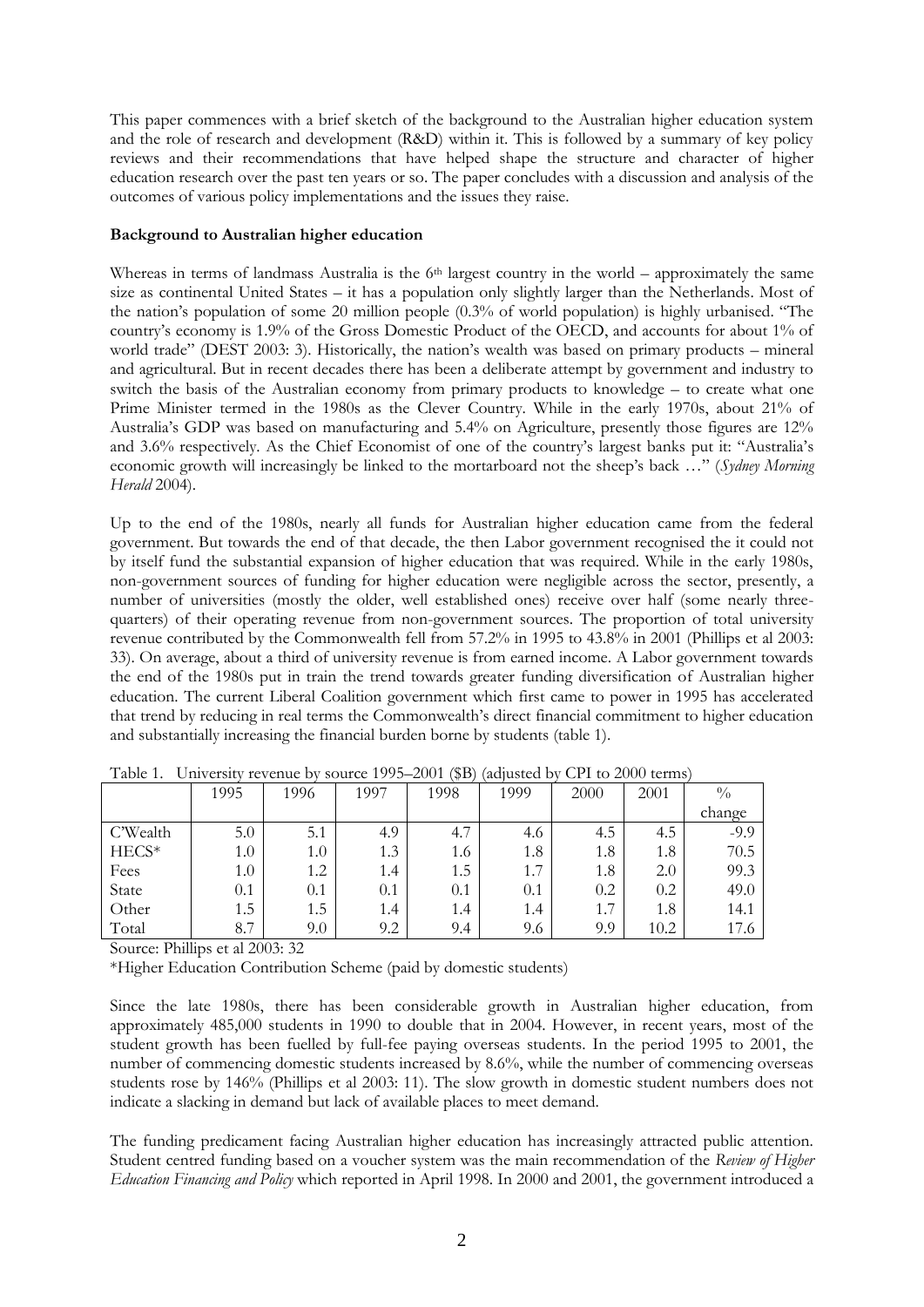number of policies directly affecting research funding, committing an increase in research funding over a ten-year period (see *Backing Australia's Ability* 2001). Throughout 2002 the Federal government conducted a review of Australian universities under the banner 'Higher Education at the Crossroads'. Despite a number of position papers and numerous submissions from the sector and State governments, the Federal government policy was merely announced as a *fait accompli* as part of the 2003 budget statement. Though there is promise of some new money, basically the policy continues the trend towards greater privatisation of higher education funding through increasing tuition fees, allowing institutions to set their own fees (within a range) and allowing institutions to enrol a greater number of full-fee paying domestic undergraduate students. As will be explained in more detail below, these policies have placed even greater pressure on universities to become more entrepreneurial and to reap commercial benefit from their academic products.

#### *Research*

Australia has a well-developed but comparatively small science base, with the majority of its R&D effort concentrated in the public sector. Taking into account the size of the nation, Australia's contribution to world science is impressive, particularly with respect to medical and health disciplines and biological sciences and astronomy. Based on 2002 data, Australia:

- contributed 2.88% of the world's output of research publications (including in the sciences, social sciences and humanities), up from 2.3% in 1988
- was ranked 9th out of 21 countries behind the United States, Japan, United Kingdom, Germany, France, Canada, Italy and Spain in the total number of research publications and ahead of countries such as the Netherlands, Sweden, Switzerland and Korea
- was ranked 8th out of 21 countries in the number of research publications on a per capita basis, ahead of the United States, Canada, Germany, France and Japan and behind Switzerland, Sweden, Israel, Denmark, Finland, Netherlands and the United Kingdom (DEST 2003: 6).

For a number of historical and geographical reasons, the funding of Australian R&D is more highly dependent upon the public purse than is the case in most other developed countries. In contrast, business expenditure on R&D (BERD) is low compared to other OECD countries. This is largely due to the fact that most of the large multinational corporations in Australia have their headquarters elsewhere and conduct little of their R&D in this country. Unlike the USA and UK, there are very few private foundations for Australians to look to for research support, and there is nowhere the level of endowment support that some of the major US universities enjoy. Australia's BERD as a percentage of GDP in 2001 was less than half of the OECD average of 1.62% (DEST 2003: 25). Australia also lags behind many other OECD countries in terms of Gross Domestic Expenditure on R&D (GERD) as a proportion of Gross Domestic Product – Australia's total expenditure is 1.53% of GDP compared to an OECD average of  $2.25\%$ .

The relatively low level of investment in R&D from the private sector has meant that government has had to play a leading role in funding Australian science and innovation. The federal government channels it support for R&D through a variety of schemes and organisations, the two major being the Commonwealth Scientific and Industrial Research Organisation (CSIRO) and the nations universities, the former receiving about \$612 million direct from government and the latter \$6652 million. Of course, Commonwealth support for universities is for teaching as well as research. Also, a greater proportion of Australia's R&D workforce is located in higher education than is the case for most OECD countries.

Table 2 gives a rough idea of university expenditure on R&D by source of funds. One interesting aspect of this table is the small but steady increase in R&D expenditure from state and local government sources. As mentioned above, in 1974 almost total funding for higher education was assumed by the Commonwealth, and since then the funding and policy influence of state governments on higher education has been on the wane. But in recent years, some states have been targeting university funding particularly in the bio-technology fields in the belief that such investment will strengthen the local economy – a clear commitment to the notion of the knowledge economy. Several states have established science and innovation councils under such banners as: Queensland's Smart State, Victoria's Science,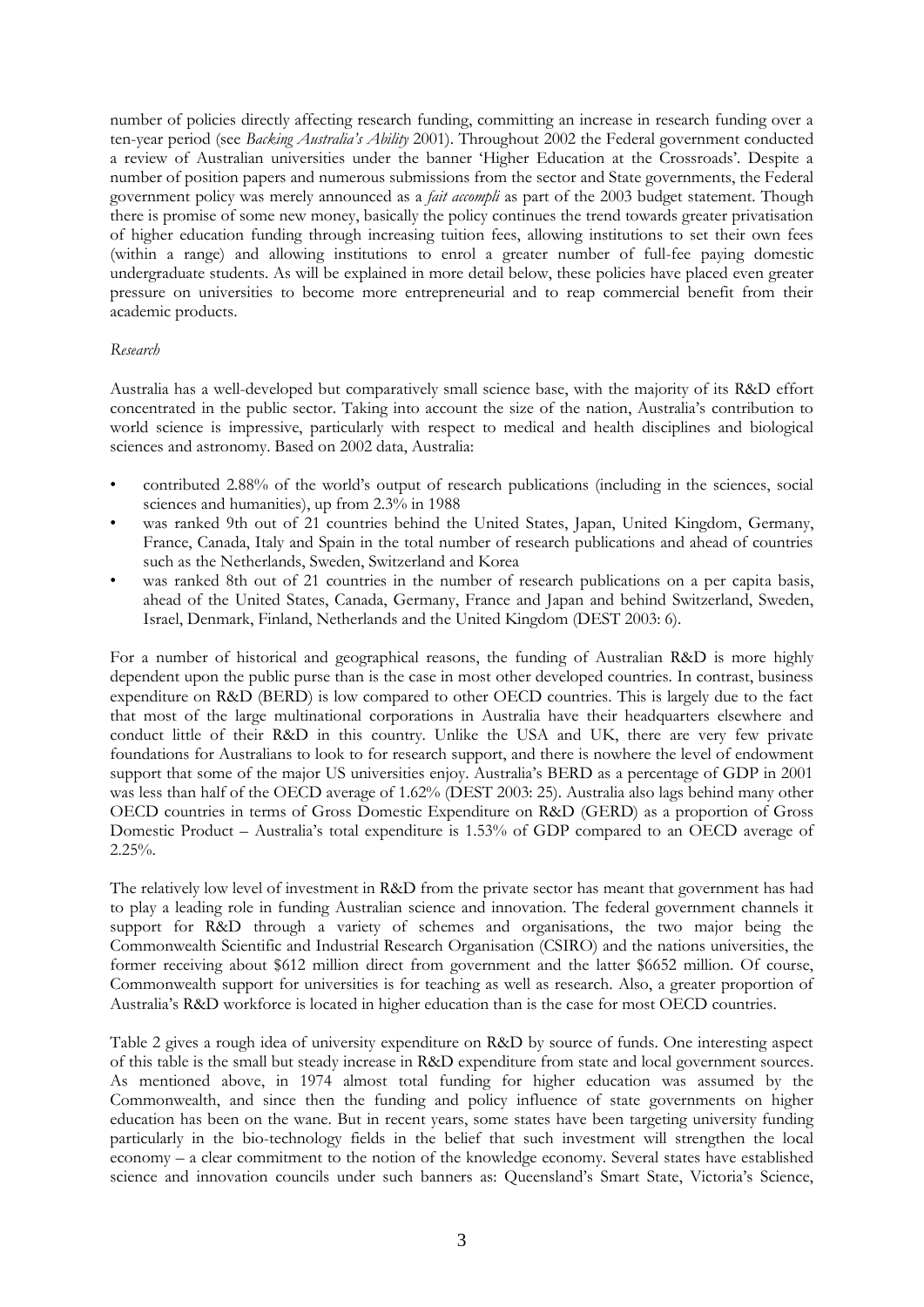Technology and Innovation Initiative, New South Wale's BioFirst Strategy and Western Australia's Innovate WA policy.

|                 | Table 2: University Expenditure on Research and Experimental Development by Source of Funds, 1988 |  |                           |  |      |      |  |
|-----------------|---------------------------------------------------------------------------------------------------|--|---------------------------|--|------|------|--|
|                 | $-2000$                                                                                           |  |                           |  |      |      |  |
| Source of Funds |                                                                                                   |  | 1990   1992   1995   1996 |  | 1998 | 2000 |  |

| Source of Funds                 | 1988     | 1990    | 1992     | 1995     | 1996     | 1998     | 2000     |
|---------------------------------|----------|---------|----------|----------|----------|----------|----------|
| Commonwealth Government         |          |         |          |          |          |          |          |
| <b>General University Funds</b> |          |         |          | $66.1\%$ | $65.4\%$ | $63.7\%$ | $62.9\%$ |
| Commonwealth Schemes            |          |         |          | $16.9\%$ | $16.3\%$ | $16.6\%$ | 17.4%    |
| Other Commonwealth Gov.         |          |         |          | $6.6\%$  | $7.0\%$  | $7.4\%$  | $6.4\%$  |
| Total Commonwealth              | $91.3\%$ | 88.4%   | $91.1\%$ | 89.6%    | 88.7%    | $87.7\%$ | 86.8%    |
| State and Local Government      | $1.5\%$  | $2.5\%$ | $2.1\%$  | $2.2\%$  | $2.2\%$  | $2.7\%$  | $3.2\%$  |
| <b>Business Enterprise</b>      | $2.6\%$  | $2.2\%$ | 2.5%     | $4.7\%$  | $5.2\%$  | $5.2\%$  | 4.9%     |
| Other Australian                | $3.9\%$  | $6.2\%$ | $3.7\%$  | $2.5\%$  | $2.8\%$  | $2.9\%$  | $3.0\%$  |
| Overseas                        | $0.7\%$  | $0.7\%$ | $0.6\%$  | $1.1\%$  | $1.1\%$  | $1.6\%$  | $2.2\%$  |

Source: AVCC 2003a: 6

# **Higher education research policy**

In Australia as elsewhere, traditionally university research was performed mainly within a discipline-based structure, and was purported if not actually to be very much at the pure-basic end of the research spectrum. But certainly over the last decade or so, the relevance of university research has been questioned and pressure brought to bear to make it more economically relevant. "Trends in the public funding of higher education, pressures for commercialisation of university generated intellectual property, new approaches to research management within corporations, a changing culture of learning, and growth in small companies in high technology industries led to the emergence of new forms of research that required close working relationships between people from different disciplines and professions …" (DEST 2003: 118).

The Australian government's approach to knowledge production is largely a utilitarian one, with a concentration on commercialisation and economic return. University management by and large tends to translate government research policy directions and priorities into institutional practices. Research management as it is presently evolving has the potential to at once divide institutions and the sector as a whole into 'research haves', and 'teaching have-nots'. To fully understand the implications of present policy and research management practices, it is necessary to go into some detail about how they work.

For well over a decade, federal governments have encouraged competition amongst institutions, particularly with respect to research funding. The 1988 White Paper (*Higher Education: a policy statement*) that laid the foundation for the reform of Australian higher education stated that "concentration and selectivity in research are needed if funding tis to be fully effective" (p. 90). With the intention of further enhancing competition over research funding, in June 1999 the federal government released a discussion paper on research and research training entitled *New Knowledge, New Opportunities.* The government's paper identified what it regarded as several deficiencies in the current framework which limit institutions' capacity to respond to the challenges of the emerging knowledge economy: funding incentives that do not sufficiently encourage diversity and excellence; poor connections between university research and the national innovation system; too little concentration by institutions on areas of relative strength; inadequate preparation of research graduates for employment; and unacceptable wastage of resources associated with low completion rates and long completion times of research graduates. A particular government concern was with research training and the funding of PhD and research masters students.

The Government released its policy statement on research and research training, *Knowledge and Innovation* in December 1999. Major changes to the policy and funding framework for higher education research in Australia were identified in the policy statement. The most important recommendation of the White Paper for research management within universities concerns increased competition over research funding, particularly with respect to funding for PhD and research masters students.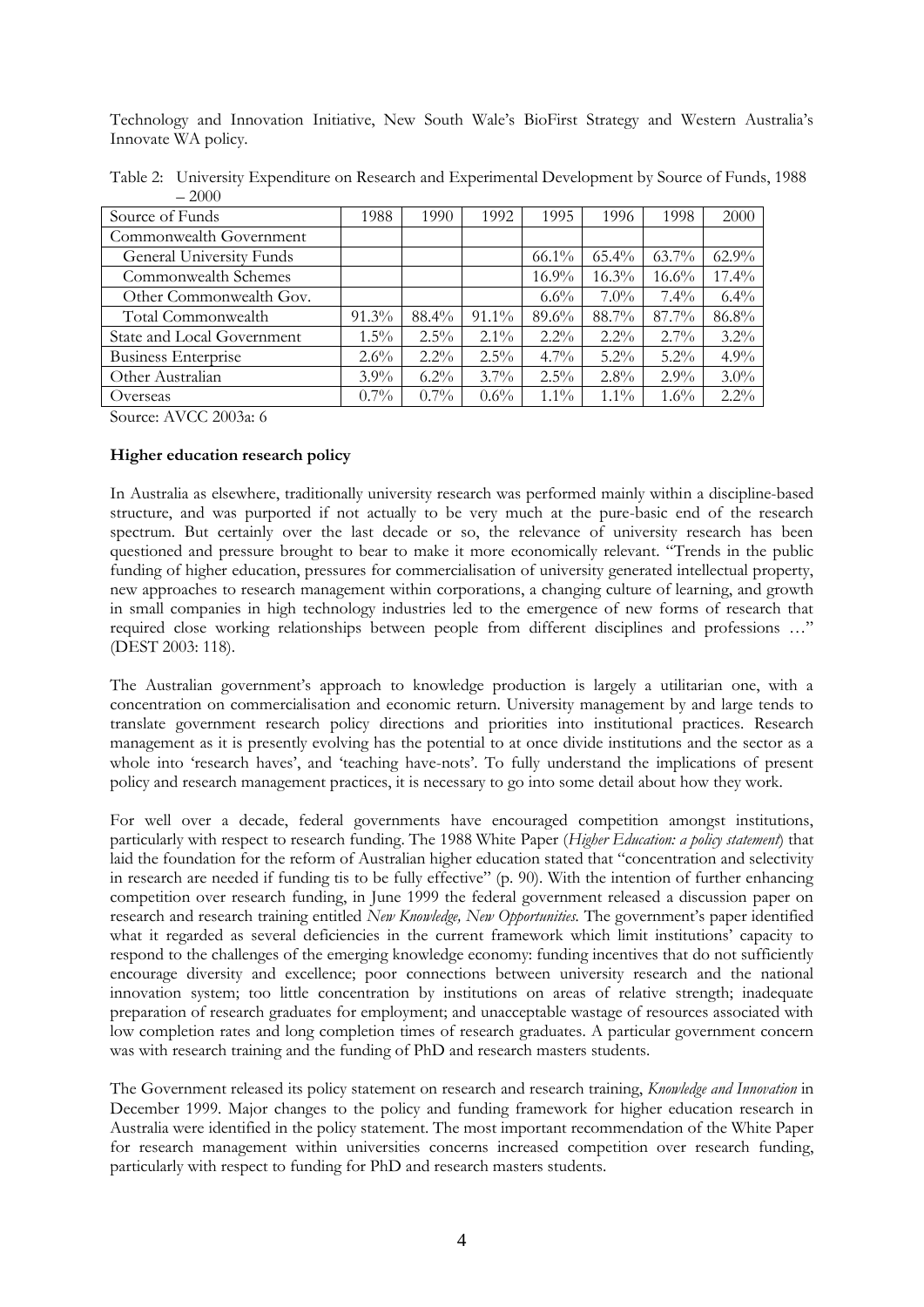*Knowledge and Innovation* instituted two new performance-based block funding schemes. The approaches are intended to reward "those institutions that provide high quality research training environments and support excellent and diverse research activities". Supposedly, the Institutional Grants Scheme (IGS) "will support the general fabric of institutions' research and research training activities, and assist institutions in responding flexibly to their environment in accordance with their own strategic judgements" (Gallagher 2000).

Funding under the IGS is allocated on the basis of a formula that reflects success in attracting research income from a diversity of sources (60%), attracting research students (30%), and the quality and output of its research publications, through a revised publications measure (10%). The Government considers that institutions are likely to be more outwardly focused in their research when research income from all sources is equally weighted, unlike previous arrangements which gave lesser weight to income received from industry (Gallagher 2000).

Funding for research training (RTS) is also allocated through a performance-based formula. Institutions will attract a number of scholarship places based on their performance through a formula comprising three elements: numbers of all research students completing their degree (50%), research income (40%) and a publications measure (10%).

Commonwealth changes to research funding has required Australian universities to rethink much of their approach to the management of research and research training. High on the agenda has been the need to identify priorities, concentrate research effort, and develop a set of performance indicators and sophisticated research management information systems.

Coupled with the introduction of new research funding mechanisms has been government intervention in the setting of research priorities. At the beginning of 2002, the government announced, as a result of a 'consultation' process that was far from transparent, that a portion (33%) of the Australian Research Council's (the largest non-medical research funding agency in Australia) funding would be targeted to research in the following four priority areas: nano- and bio-materials, genome/phenome research, complex/intelligent systems, and photon science and technology.

In May 2002, the government instituted a review process to further set national research priorities for government-funded research in the areas of science and engineering. According to government, the priorities "will highlight research areas of particular importance to Australia's economy and society, where a whole-of-government focus has the potential to improve research, and broaden policy outcomes" (DEST 2002: 1). The priorities, announced at the end of 2002, are: an environmentally sustainable Australia; promoting and maintaining good health; frontier technologies for building and transforming Australian industries; safeguarding Australia.

When the priority review process was first initiated, the intention was to follow the research priority setting exercise in the sciences and engineering with one in the social sciences and humanities. But that did not happen. Rather, sub-goals for each priority area were written in such a way that the social sciences and humanities could be incorporated. Nonetheless, while broad in scope, the priorities are 'hard-science' oriented and mainly emphasise areas of immediate economic relevance. The research priorities are applicable across all Commonwealth's research agencies and funding bodies.

## **Discussion and analysis**

The most fundamental issue facing Australian higher education in general and research specifically remains, not surprisingly, funding. But more is at issue than just money. At the heart of the problem is the question of whether Australia is to have a publicly supported, publicly subsidised or fully private higher education system. While the government in the present round of reforms has committed some new money to the sector, most of it will be absorbed by the current round of salary increases as a result of enterprise bargaining. Moreover, as indicated above, the government's main funding reform has been to shift even more of the burden to the student consumer. But student fees will not support an increased research effort. In fact, with an ever worsening staff/student ratio, in some universities money earned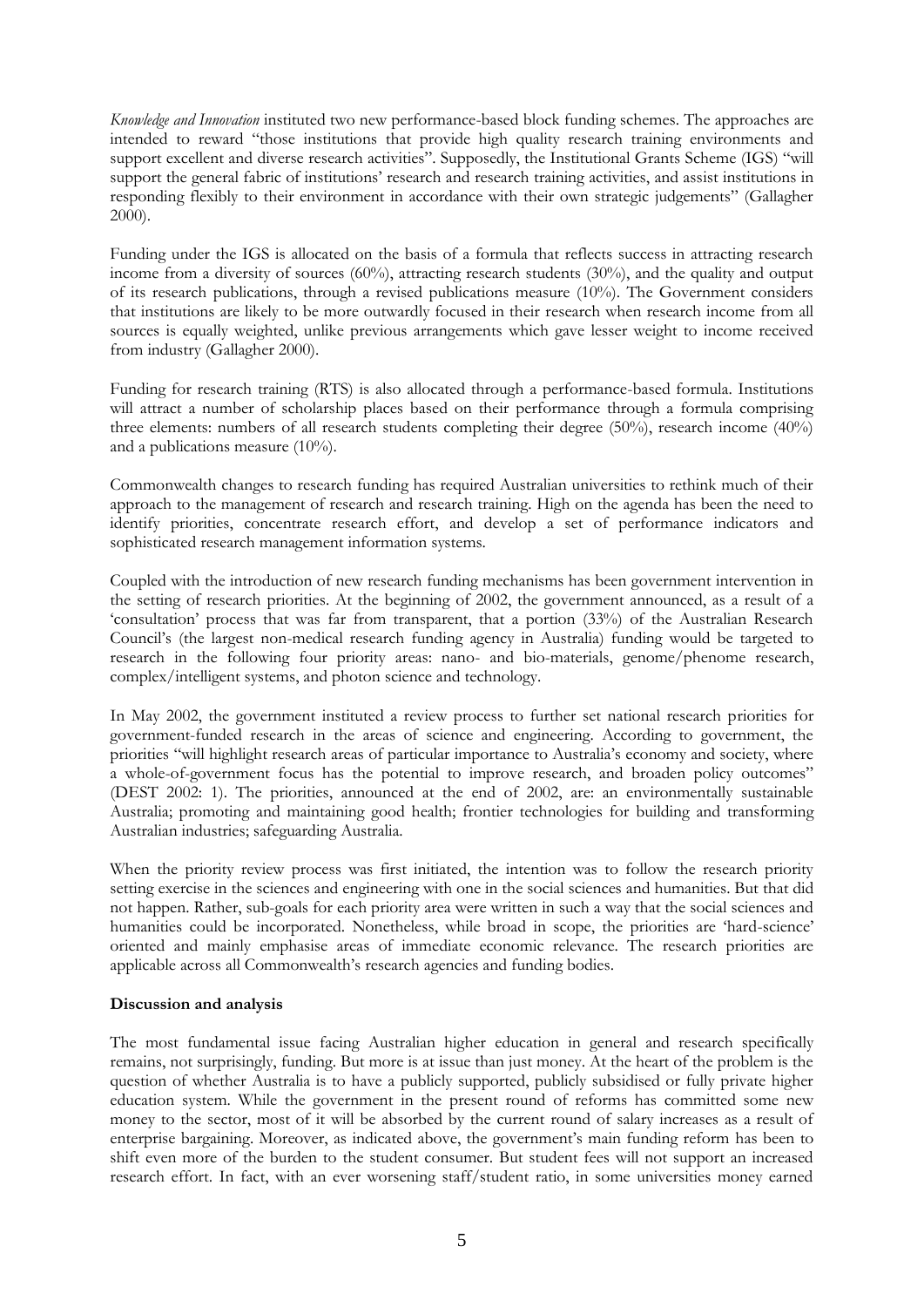through research effort is actually subsidising teaching through payment of staff salaries.

The government has yet to address fundamental structural and long-term funding issues. The longer research infrastructure is allowed to decline, the more difficult it becomes for the nation to recover its R&D standing relative to the rest of the world. A past President of the Australian Vice-Chancellor's Committee (AVCC) observes that "the pace of change in public investment in universities is such that if our universities get too far behind those in other countries we will not catch up" (Chubb 2000: 3). He also raised the concern that "Australia will become an importer of knowledge and an exporter of talent and that we will have too few educated personnel locally to add value to the efforts of others let alone enough to produce from our own". As mentioned above, the Australian research effort is more dependent on public support than most OECD nations. However, the ideological commitment of the government has been to the market and privatisation.

An important issue in Australian higher education research is the connection between teaching and research. No country can afford to fund all of its universities as if they were world-class research intensive institutions. On the other hand, there are those who argue that all university teaching must be informed by research. Moreover, each institution has its own special arguments why it should be recognised as a leading research university (whether or not the facts support such arguments). The collapse of the binary system of higher education in the early 1990s has exacerbated this problem. The introduction of new research performance based funding measures (RTS and IGS) mentioned above are designed to concentrate research funding on the research performers. It is too early to tell whether the policies will have the desired effect since up to 2005 a cap has been placed on how much funding individual universities can loose or gain through the application of the policies. But in the longer term, government may consider more radical policies to be necessary.

With research policy strongly based on principles of concentration and selectivity, it is hardly surprising that the government would wish to set national research priority areas. The danger here, however, is if funding becomes progressively concentrated in priority areas, innovation may be 'straight jacketed'. This is one of the dilemmas a small country with a limited science base faces. While the nation cannot adequately fund all kinds and aspects of modern research, it must maintain a broad enough science base to participate in advances in knowledge globally. According to the AVCC (2003b: 22), "The key issue is plurality: as a nation we need to support a range of research, and do so by a number of different means. Allowing any single approach to dominate would inevitably result in a diminished overall research capacity and a weaker national innovation system. The impact of research prioritisation should be restructured to recognise this fact".

Another aspect of priority setting is the prominence given to science and engineering at the expense of the social sciences and humanities. The present round of priorities gives little more than lip service to the social sciences. Much of the present thinking is based on the assumption that worthwhile research means commercialisation and commercialisation means science and technology. Again, a more balanced approach is necessary. The social sciences have much to add, particularly to the nation's social and cultural prosperity. They also have an important role to play as critic of the environmental and social consequences of scientific and technologically driven development. But with an increasing emphasis on commercialisation, the role of the university of 'speaking truth to power' may be lost sight of. There is some evidence to suggest that this is a significant problem in the United States higher education sector (Newman et al. 2004). Even the AVCC (2003b: 12) agrees that "Recent priority setting in research has underrated the contribution made by the social science and humanities".

Related to the issue of priority setting is the emphases placed on pure basic research relative to applied and developmental research. Both government and institutional management alike have been very interested in the commercialisation of research outcomes. This has resulted in a shift of funding over the years from pure-basic to applied research, as is depicted in table 3. The linear view of scientific innovation no longer has credibility. Nonetheless, if basic, 'blue-sky' research is progressively diminished, the fountain of ideas and advances in knowledge that feeds other forms of research and technological innovation may dry up as well.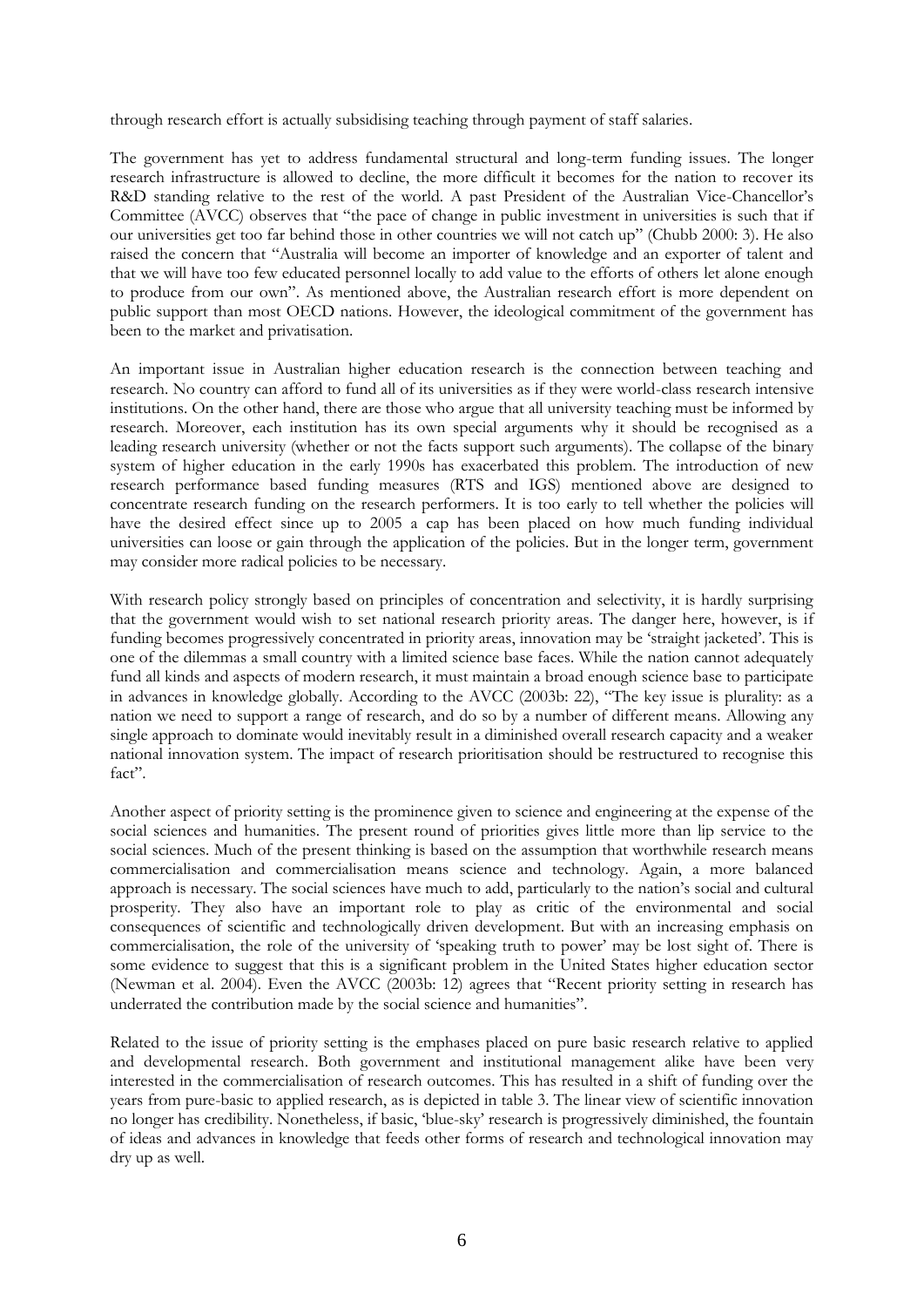| $\Lambda$ CUVILY, 1900- $\Delta$ UUU |          |          |          |          |          |          |
|--------------------------------------|----------|----------|----------|----------|----------|----------|
| Type of Research Activity            | 1988     | 1990.    | 1992     | 1996     | 1998     | 2000     |
| Pure Basic Research                  | $38.0\%$ | $41.0\%$ | $40.0\%$ | $34.1\%$ | $33.5\%$ | $30.5\%$ |
| Strategic Basic Research             | $24.0\%$ | $22.0\%$ | $24.0\%$ | $25.0\%$ | $25.4\%$ | $24.0\%$ |
| Applied Research                     | $31.0\%$ | $31.0\%$ | $30.0\%$ | $34.7\%$ | $35.0\%$ | 37.8%    |
| <b>Experimental Development</b>      | $7.0\%$  | $6.0\%$  | $6.0\%$  | $6.2\%$  | $6.1\%$  | $7.7\%$  |
| Total (\$m)                          | 1,076.8  | 1,350.8  | 1,695.2  | 2,307.6  | 2,600.2  | 2,774.6  |

Table 3: University Expenditure on Research and Experimental Development by Type of Research Activity, 1988-2000

Source: AVCC 2003a: 7

Annual expenditure are in respective year price.

The emphasis on applied research reflects the concern by both government and institutional leaders that research outcomes are commercialised, which in turn leads to the funding of the type of research most likely to achieve this result. This appears to have resulted in a sharp decline in non-oriented/advancement of knowledge type of research, as is reflected in table 4.

Table 4: Socio-economic objective of research by type of funds

|                           | Economic    |        |                |         |     |                |              |       |                | Non-oriented |     |               |
|---------------------------|-------------|--------|----------------|---------|-----|----------------|--------------|-------|----------------|--------------|-----|---------------|
| % of Total HERD           | Development |        |                | Society |     |                | Environment  |       |                | Research     |     |               |
| for SEO                   |             |        |                |         |     |                |              |       |                |              |     |               |
|                           | $^{6}96$    | 98     | 0 <sup>0</sup> | 96      | 98  | 0 <sup>0</sup> | $96^{\circ}$ | 96    | 0 <sup>0</sup> | $96^{\circ}$ | 98  | $200^{\circ}$ |
|                           |             |        |                |         |     |                |              |       |                |              |     |               |
| All sources               | 21%         | 23%    | 29%            | 25%     | 27% | 40%            | $7\%$        | $7\%$ | $6\%$          | 46%          | 42% | 25%           |
| Commonwealth              |             |        |                |         |     |                |              |       |                |              |     |               |
| National                  | 21%         | 24%    | $27\%$         | 25%     | 26% | 39%            | $8\%$        | $7\%$ | $6\%$          | 46%          | 43% | 28%           |
| <b>Competitive Grants</b> |             |        |                |         |     |                |              |       |                |              |     |               |
| State and Local           | 21%         | 27%    | 31%            | 51%     | 47% | 48%            | 10%          | 9%    | 12%            | 18%          | 17% | 10%           |
| Government                |             |        |                |         |     |                |              |       |                |              |     |               |
| <b>Business</b>           | 43%         | 42%    | 44%            | 21%     | 22% | 32%            | $9\%$        | 10%   | $7\%$          | 26%          | 25% | 16%           |
| General University        | 18%         | $22\%$ | 28%            | 24%     | 27% | 40%            | $7\%$        | $7\%$ | $5\%$          | 50%          | 44% | 27%           |
| <b>Funds</b>              |             |        |                |         |     |                |              |       |                |              |     |               |
| Overseas                  | 23%         | 26%    | $27\%$         | 36%     | 32% | 47%            | $6\%$        | $4\%$ | $5\%$          | 33%          | 38% | 21%           |

Source: AVCC 2002: 3

Society remains the major research category with respect to socio-economic objective of research, partially due to the fact that health research is classified under society. The category of 'economic development' is steadily increasing, while the most alarming trend is the sharp decline in 'Non-oriented Research', or what used to be classified as 'Advancement of Knowledge'. Fields which fall into the non-oriented research category include: Mathematical sciences; Physical sciences; Chemical sciences; Earth sciences; Biological sciences; Political science and public policy; Studies in human society; and Behavioral and cognitive sciences (AVCC 2002: 2). Noting the decline in basic research, the AVCC (2003b: 19) warns that "without a strong footing in pure basic research the national innovation system will run out of ideas – or have to import them, at increasing expense, from elsewhere. Secure and substantial investment in basic research is decidedly in the national interest".

Concentration and selectivity remain the key issues in research. This means that universities have to identify strengths and make hard decisions about allocating resources to some areas and not to others. It is fairly obvious that those areas best able to commodify their intellectual wares are the ones to stand to gain the most from the new funding regime. It is also fairly obvious that these areas are not randomly distributed across the academy. And it is just not science and technology who are the winners, but those sub-fields that can lay claim to short- to medium-term economic return on their efforts. There is a danger that basic science will be further ignored, and in particular those disciplines traditionally associated with basic research, such as chemistry and physics, will go into further decline.

Under the new research funding formula for research students, universities earn income not only through student load but also through rates of completion. This presents particular difficulty for faculties in the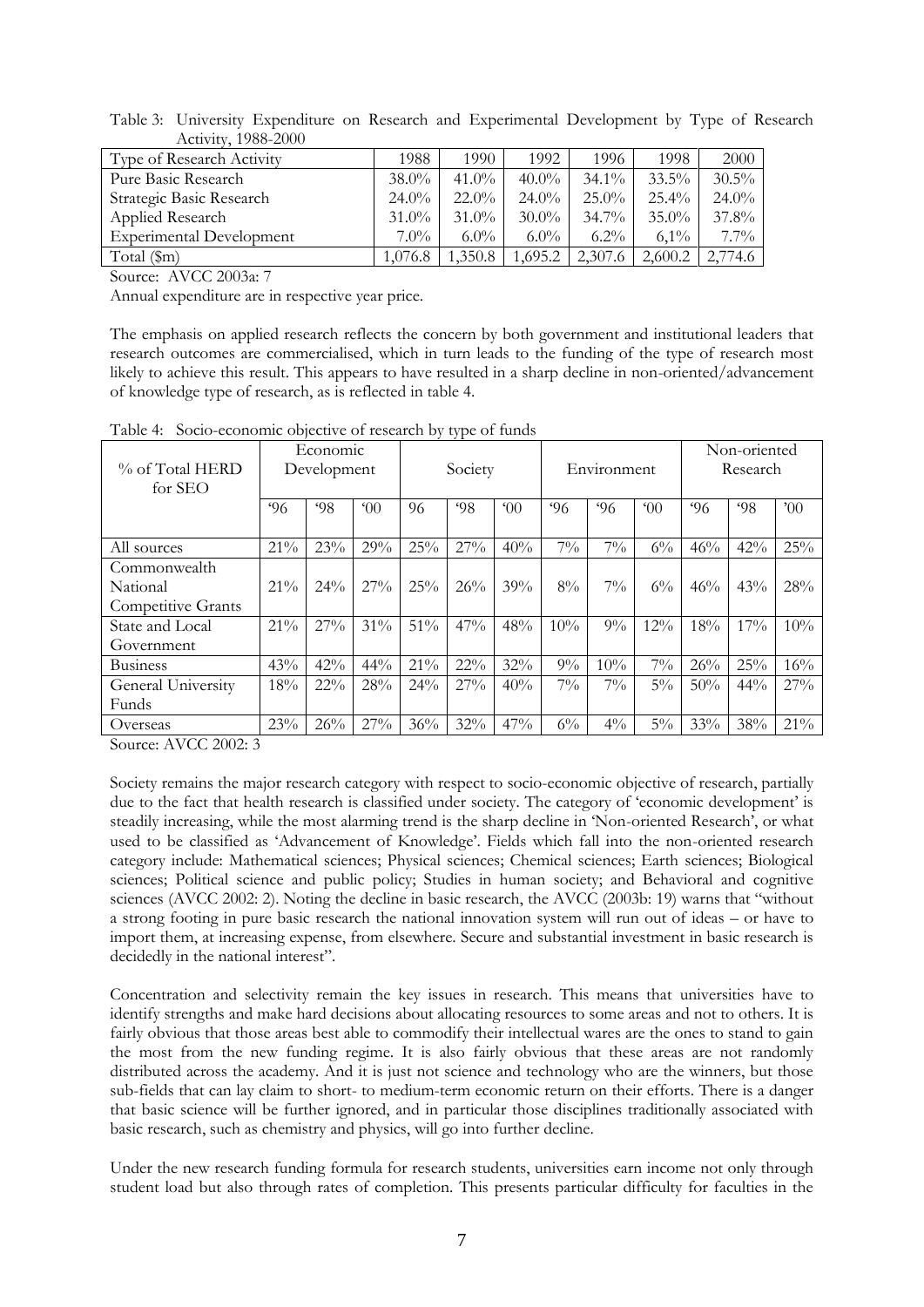humanities and social sciences that often have a large number of research students who traditionally study part-time, take considerable time to complete their degrees and have low completion rates compared to other disciplines. While absorbing a large amount of initial RTS load allocation, such areas may lose their student load in the future if completion rates are outside the formula guidelines. In protecting its overall share of the national research student quota, a university may decide that some subjects in the arts, humanities and social sciences are ones that it can ill afford.

Either wittingly or unwittingly, management within universities is playing the research concentration and priority setting game with the potential result of segmenting academic staff into research haves and teaching staff have-nots. By directing research funds and infrastructure to priority areas, non-priority areas will have fewer resources to conduct research. This appears to be exactly what government intends:

It seems timely to challenge the assumptions of the academic model of much of the past century, and validate alternative academic career paths. Some academics may choose to specialise in teaching, and become 'teaching-only' academics. Some academics may choose to specialise in research (*Striving for Quality* 2002).

Even more recently, Australia's chief scientist, Robin Batteram, has called for "greater separation of teaching and research funding", and is reported as saying that "good teachers do not have to be leading researchers …" (Illing 2003: 21). In a similar vein with respect to the UK situation, Willmott (1998: 1) argues that the "significance of the Research Assessment Exercises … does not reside primarily in their rationalisation of resources for research or in securing improvements in accountability for their expenditure, but, rather, in their contribution to legitimising the restructuring of higher education which has included the withdrawal of research funding from an increasing proportion of academics and departments". In both countries, the intention is not merely to decouple research from teaching, but to simultaneously tie research more closely to the needs of industry and the economy while reducing unit cost.

# **Conclusion**

Bertelsen (2002: 1) observes that "the commodification of higher education to serve the market is revolutionising our entire practice, from institutional image through to management, jobs and curriculum". In Australian universities, management in many institutions strongly promotes those areas of the enterprise that appear to turn a profit, while shedding investment in less lucrative activities, such as the humanities, ancient and some modern languages, etc. Given the decline of public funding and rising student numbers in a highly competitive and volatile market, institutional leaders may well indeed argue that they have no other choice.

It appears that the modern university has shifted its orientation from social knowledge to market knowledge and that the "development of a market oriented university supersedes academic decision making" (Buchbinder 1993: 335). According to Newson (1993: 298), "These new forms of decision making fundamentally undermine a conception of the university as an autonomous, self-directing, peerreview and professional-authority based institution, and thus changes the politics of how academic work is accomplished".

In the past, academic loyalty was first and foremost to the discipline and to disciplinary norms concerning the definition and production of knowledge (Clark 1983). With the commodification of knowledge, that loyalty has come under challenge from powerful groups both within and without the academy demanding loyalty first and foremost to the institution – that is, to the corporation that pays the bills (Meek 2003). "Science policies, national and international have, in different degrees, been eroding academic autonomy since the early 1970s" (Henkel 2002: 58). Henkel goes on to state that the "landmark here is the Brooks Report for OECD (1971) which laid down the principles that governments rather than scientists must set over-riding research priorities and that the key driver of science policies must be the achievement of social and economic goals". In a similar vein, Slaughter and Leslie (1997: 5) argue that:

Participation in the market began to undercut the tacit contract between professors and society because the market put as much emphasis on the bottom line as on client welfare. The *raison d'etre* for special treatment for universities, the training ground of professionals, as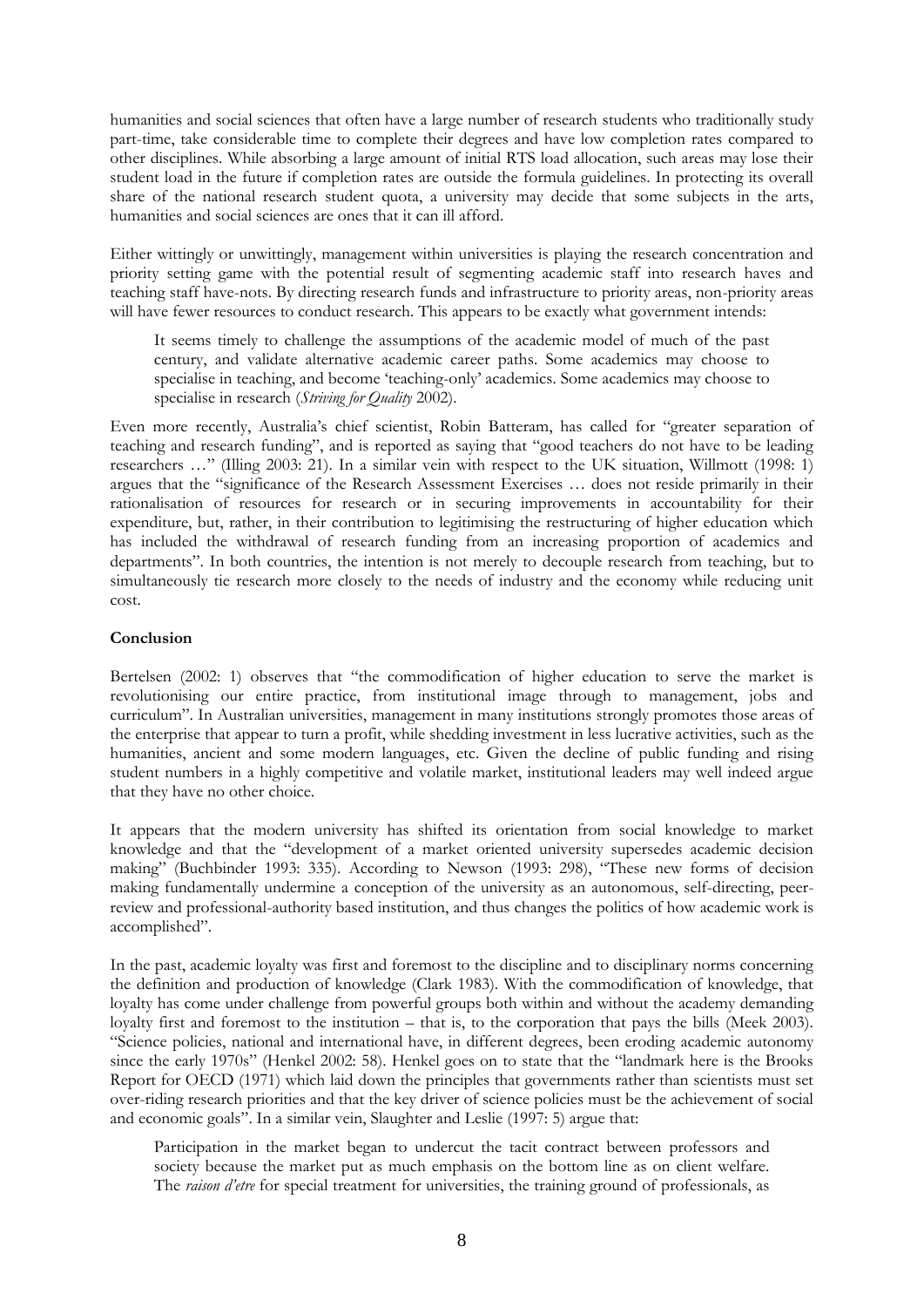well as for professional privilege, was undermined, increasing the likelihood that universities, in the future, will be treated more like other organisations and professionals more like other workers.

Clearly, the commodification of knowledge has led to new types of relationships within the academy based on what Slaughter and Leslie refer to as academic capitalism, and the replacement of the 'professor academic' by the 'professor entrepreneur'. According to Henkel (2002: 60). "Academic scientists and the institutions in which they work have become more or less willing actors in a range of markets and so in the commodification of scientific knowledge". She goes on to state that "capacity for profit making sits alongside intellectual reputation as high value currency in an increasingly competitive academic labour market".

One lesson to be drawn from the Australian case is that the full potential of a higher education system to contribute to both the social and economic welfare of the nation can not be achieved through the nation abrogating its 'duty' to adequately support it. As noted above, a common trend internationally is for sources other than from government to assume a greater proportion of overall higher education funding. In most countries, however, all financial sources of support have increased, including those from the public weal. While in the later half of the 1990s, there was a shift towards increasing private expenditure on higher education in several OECD countries, "only two countries, Australia and New Zealand, reduced direct *public* expenditure over this period" (Phillips et al. 2003: 3). It is as if the Australian government, particularly in recent years, has wanted its 'cake and eat it too' – wanted a higher education system to contribute to the growth and prosperity of a knowledge-based society and economy, while increasingly getting others to pay for it.

The Australian case also suggests that market coordination of higher education is not necessarily deleterious per se. The problem rests not so much with the introduction of such measures as competition, user-pays, budget diversification, and entrepreneurial incentive, as with how these policies are actually constructed and implemented. The introduction of student fees and policies that encouraged institutions to find alternative sources of income in the late 1980s and early 1990s probably allowed Australian higher education to modernise and achieve a level of growth that would not have been possible otherwise. But from the mid-1990s and under a different political regime and ideological imperatives, many of the same general policies were used, intentionally or otherwise, to substantially stunt the development of the sector. As Phillips et al (2002: 45) note, the government has yet to front the key issue of "the level of funding per student required for a high quality system, and the extent to which the trend toward increasing private contributions can and should continue". The problem in a public system of higher education like Australia is not the encouragement of private investment, but the abrogation of public responsibility for the health of the system, rather than equitably sharing the financial burden amongst all stakeholders. The Australian case also raises the question of when does decline in government funding responsibility research the point where government no longer has the 'moral' authority over national higher education policy. One hopes for a heightened awareness, particularly amongst governments, of both the importance of understanding the changing role of higher education in society and of the critical contribution higher education makes to shaping a nation's future, not only economically, but socially and culturally as well. A narrow, utilitarian conceptualisation of the value of higher education's knowledge production capacities is unlikely to serve the interests of the nation in the long-term.

#### **Reverences**

AVCC (Australian Vice-Chancellors' Committee). *Key Statistics on Higher Education Research*. Canberra: AVCC, 2003a.

AVCC. *Advancing Australia's Abilities: foundations for the future of research in Australia*. Canberra: AVCC, 2003b.

- AVCC. *Major points from the ABS release Research and Experimental Development Higher Education Organisations Australia*. Canberra: AVCC, 2002.
- *BACKING Australia's Ability*. Canberra: Commonwealth of Australia, 2001.

*BERTELSEN*, Eve. "'Degrees 'R' Us' – The Marketisation of the University." 2002, http://web.uct.ac.za/org/aa/chomsk.htm#Eve Bertelsen.

BUCHBINDER, H. The Market Oriented University and the Changing Role of Knowledge. *Higher Education*, 1993, vol 26, no. 3, pages 331–347.